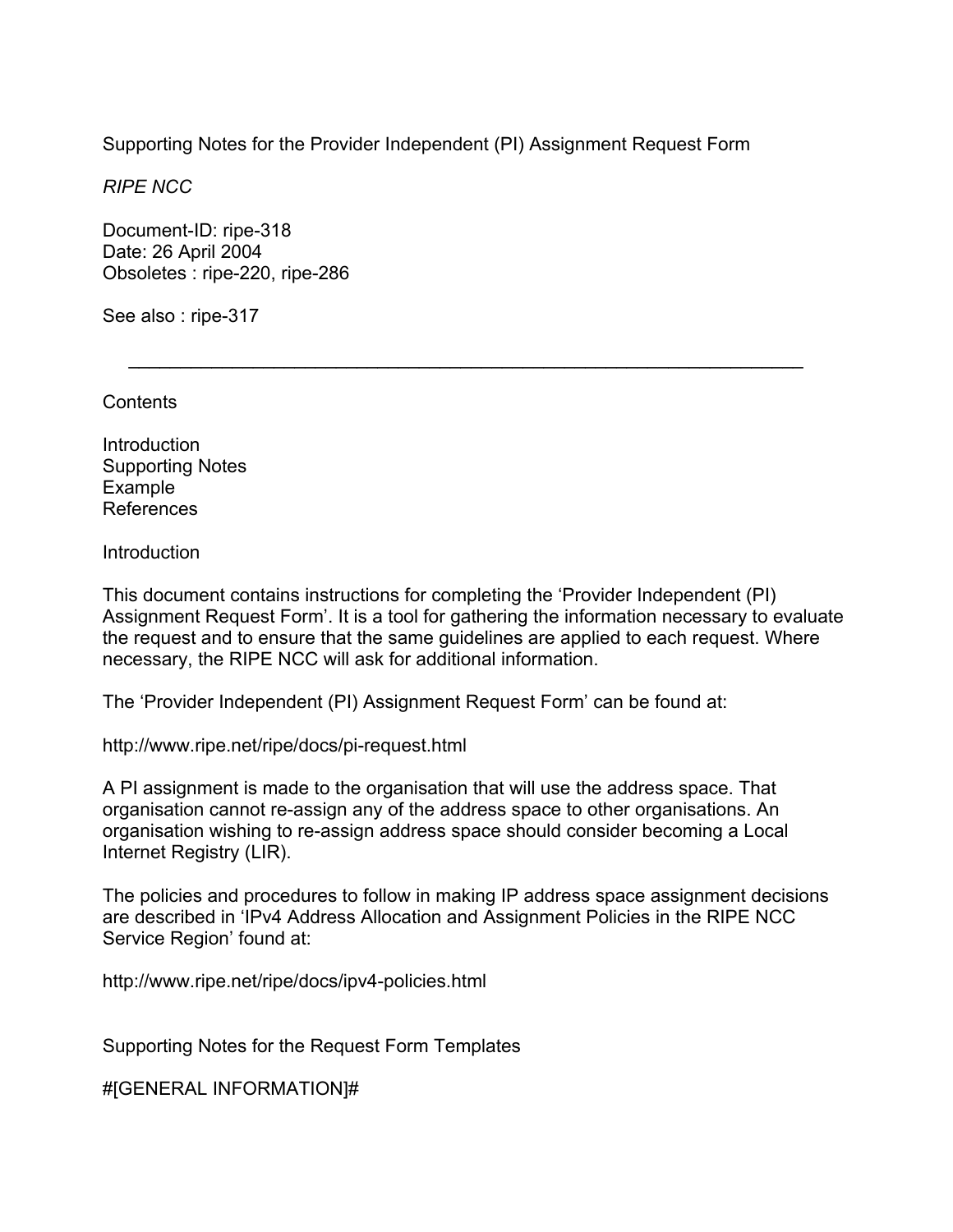request-type: pi-ipv4 form-version: 1.1

Please do not alter the value of the 'request-type' and 'form-version' fields.

x-ncc-regid:

The Registry Identifier (RegID) must be included in every message sent to <hostmaster@ripe.net>. It is used to identify the Local Internet Registry (LIR). It has the following format:

<country code>.<organisation name>

Warning: Requests sent to the RIPE NCC that lack a proper RegID (x-ncc-regid) will bounce back to the sender.

#[ADDRESS SPACE USER]# % % Who will use the address space being requested? legal-organisation-name: organisation-location: website-if-available:

In the 'legal-organisation-name' field please enter the legal name of the organisation that will use this assignment of PI address space.

In the 'organisation-location' field please enter the location of the main office of the company.

In the 'website-if-available' field please enter the URL of the organisation's website if available.

 $\frac{0}{0}$ 

% Does the organisation already have address space that % can meet the needs for this request? Enter "Yes" or "No". space-available:

You should only send a request for address space that will be needed in the foreseeable future and for which the End User does not currently have enough space available to cover. If the organisation requesting an assignment does currently have address space that is not in use and could be used for this new assignment, please reply with "Yes" and give an explanation of why more address space is needed.

#[INITIAL INFORMATION]#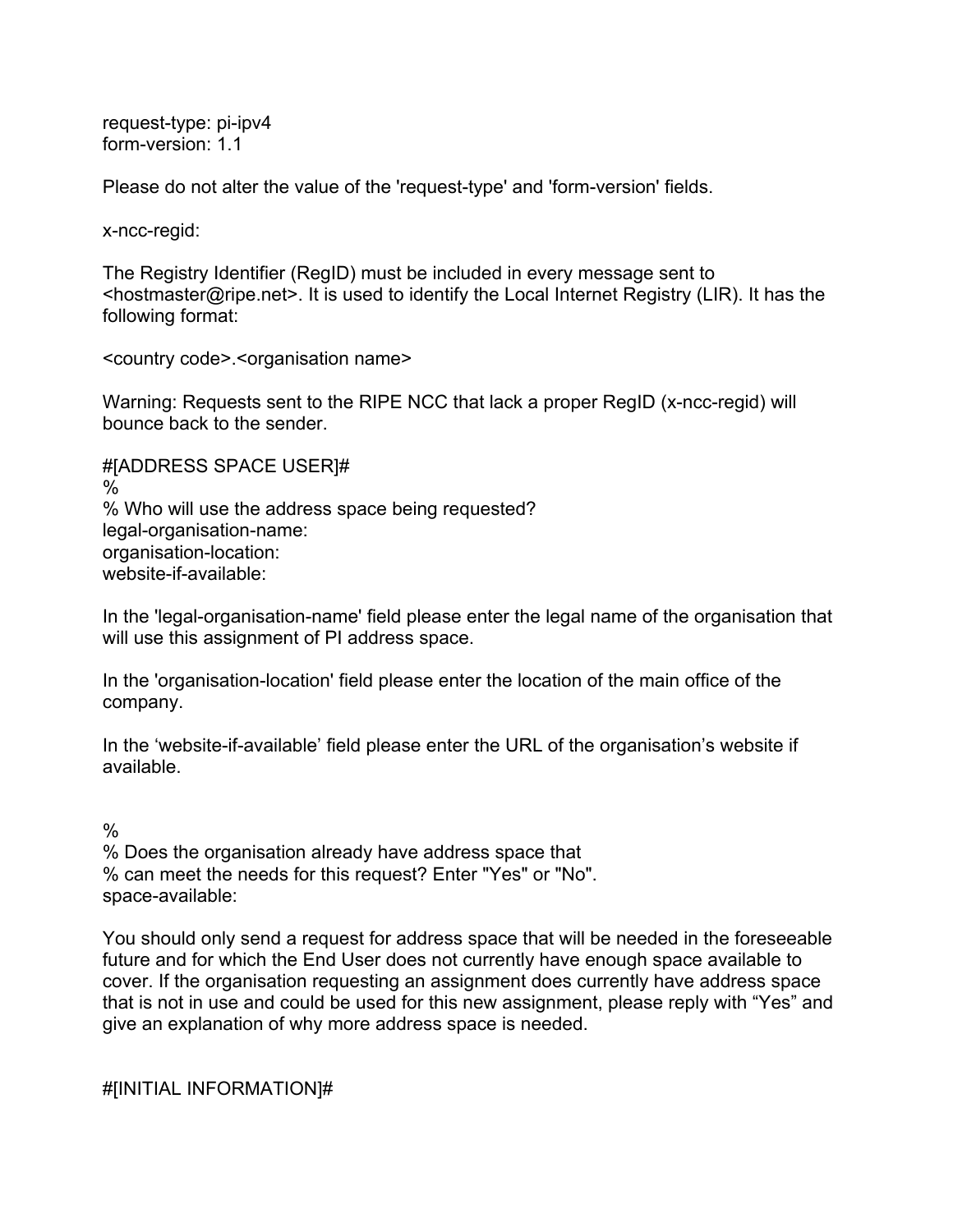%

% Please read the following information and answer the

% questions.

%

% 1. Why is PI space required rather than PA space?

 $\frac{0}{0}$ 

why-pi:

In order for the RIPE NCC to approve an assignment for PI address space, you must explain why PA space does not fulfil the needs of the End User.

 $\frac{0}{0}$ 

% 2. Please check that you are not requesting extra address % space for routing or administrative reasons. See Section % 6.0 "Policies and Guidelines for Assignments" of the RIPE document "IPv4 % Address Allocation and Assignment Policies in the RIPE NCC % Service Region".  $\frac{0}{0}$ routing-reasons:

Respecting the goal of address space conservation, it is not acceptable to request a larger number of IP addresses than are needed for routing or network administration.

 $\frac{0}{0}$ 

% Please confirm whether you have made the End User aware

% of the warning given in the RIPE document "Provider

% Independent vs Provider Aggregatable Address Space",

% Section 3, "Detailed Recommendations".

 $\frac{0}{0}$ 

confirmation:

You must ensure that the End User understands that PI address space may be more difficult or expensive to route than PA address space.

Please note that the use of PA address space should always be recommended.

The RIPE NCC needs confirmation that the LIR has passed the warning given in the RIPE document 'Provider Independent vs Provider Aggregatable Address Space' on to their End User and that the End User understands and accepts these conditions.

#[ADDRESSING PLAN]# number-of-subnets: address-space-returned:

In the 'number-of-subnets' field please enter the total number of subnets listed in the plan below.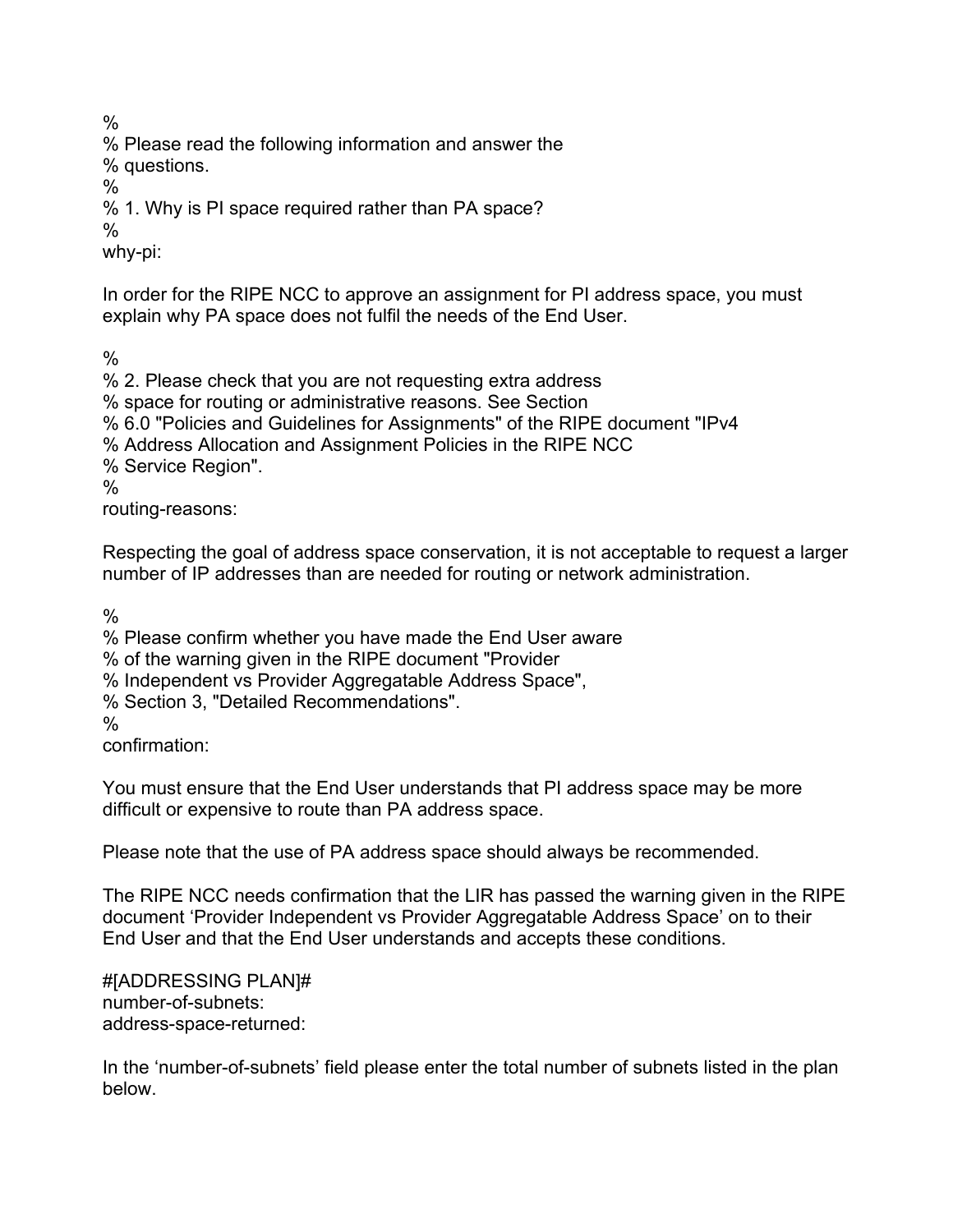Please complete the 'address-space-returned' field if the user will be returning address space to another LIR. Please enter the prefixes that will be returned, to which LIR, and when. Include a separate field (address-space-returned:) per prefix. Note that the expected time for renumbering is three months. Use the following syntax for this field:

```
<x.x.x.x/xx> to <LIR> by <yyyymmdd>
```
% % Size % in CIDR Immediate 1yr 2yr Purpose subnet: totals:

This table represents each subnet and a usage description of the requested address space. Please repeat the 'subnet' field for all subnets requested. Only include information about public address space. Private address space does not need to be described.

Please specify the number of IP addresses needed.

In the 'Size in CIDR' column please enter the CIDR (slash) notation corresponding to the total number of IP addresses needed for that subnet. (Only specify one subnet size, i.e. if the subnet needs a total of six IP addresses indicate this as /29 NOT /30,/31.)

In the 'Immediate', 'Year 1', and 'Year 2' columns please enter the number of IP addresses needed immediately (i.e. 6) and the estimated usage for the next two years. Include interfaces used for hosts, routers, gateways, terminal concentrators, and any other machines requiring one or more network interfaces. (Multiple slash notations may also be used separated by comma(s) with no blank spaces, i.e. /30,/31.)

In the 'Purpose' column please enter a short description of how the subnet being requested will be used.

In the 'totals' field please enter the total for each column. The amount in the 'Size in CIDR' column total should be the total amount of address space required for this request.

#[EQUIPMENT DESCRIPTION]# % % Please describe the equipment that will be used in the % network. Indicate the function of the equipment and provide % information regarding the way it uses IP address space. equipment-name: manufacturer-name: model-number: other-data: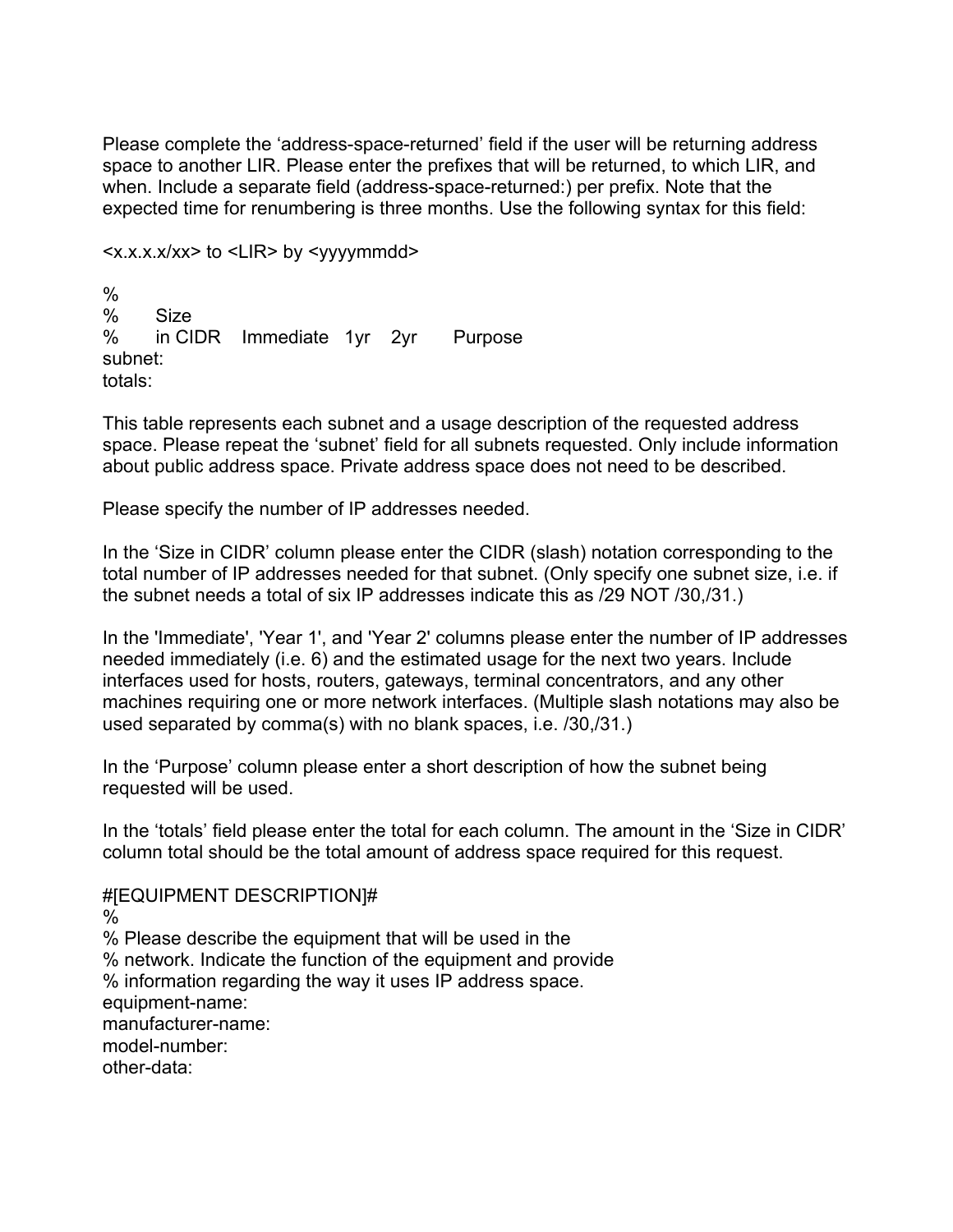This template is optional, supplying this further information facilitates approval of the request.

In the 'equipment-name' field please enter the type of equipment requiring public IP addresses (Router, Switch, ATM, Workstation, etc.) for this request.

In the 'manufacturer-name' field please enter the vendor name for the equipment listed in 'equipment-name'.

In the 'model-number' field please enter the model number for the equipment listed in 'equipment-name'.

In the 'other-data' field please enter any additional information that would clarify how this equipment or model uses IP address space. For example, the number of cards, ports, or network interfaces that the equipment has. If the software being used by the equipment requires multiple IP addresses, you should also describe this here.

Repeat this template (i.e. all four fields) as many times as necessary to describe the equipment relating to the IP address space being requested in the Addressing Plan template. Please leave a blank line between each template.

## #[NETWORK DESCRIPTION]#

%

% If your description does not allow the Hostmaster to

% understand the request you may be asked additional

% questions. Please add any additional information that you

% think may facilitate the evaluation of this request below.

This is free-text space where you can include additional information that you think will be helpful to the RIPE NCC and the Hostmaster evaluating your request. If the Hostmaster requires additional information in order to understand the request, you may be asked more specific questions.

### #[NETWORK DIAGRAM]# % % Please enter "Yes" or "No" if you have attached a network % diagram in JPEG or PostScript format to this e-mail % request.

diagram-attached:

The diagram can be sent as a MIME attachment with your e-mail to <hostmaster@ripe.net>. A network diagram (topology map) can be helpful in clarifying the set up of the network and illustrating why the IP addresses being requested are needed.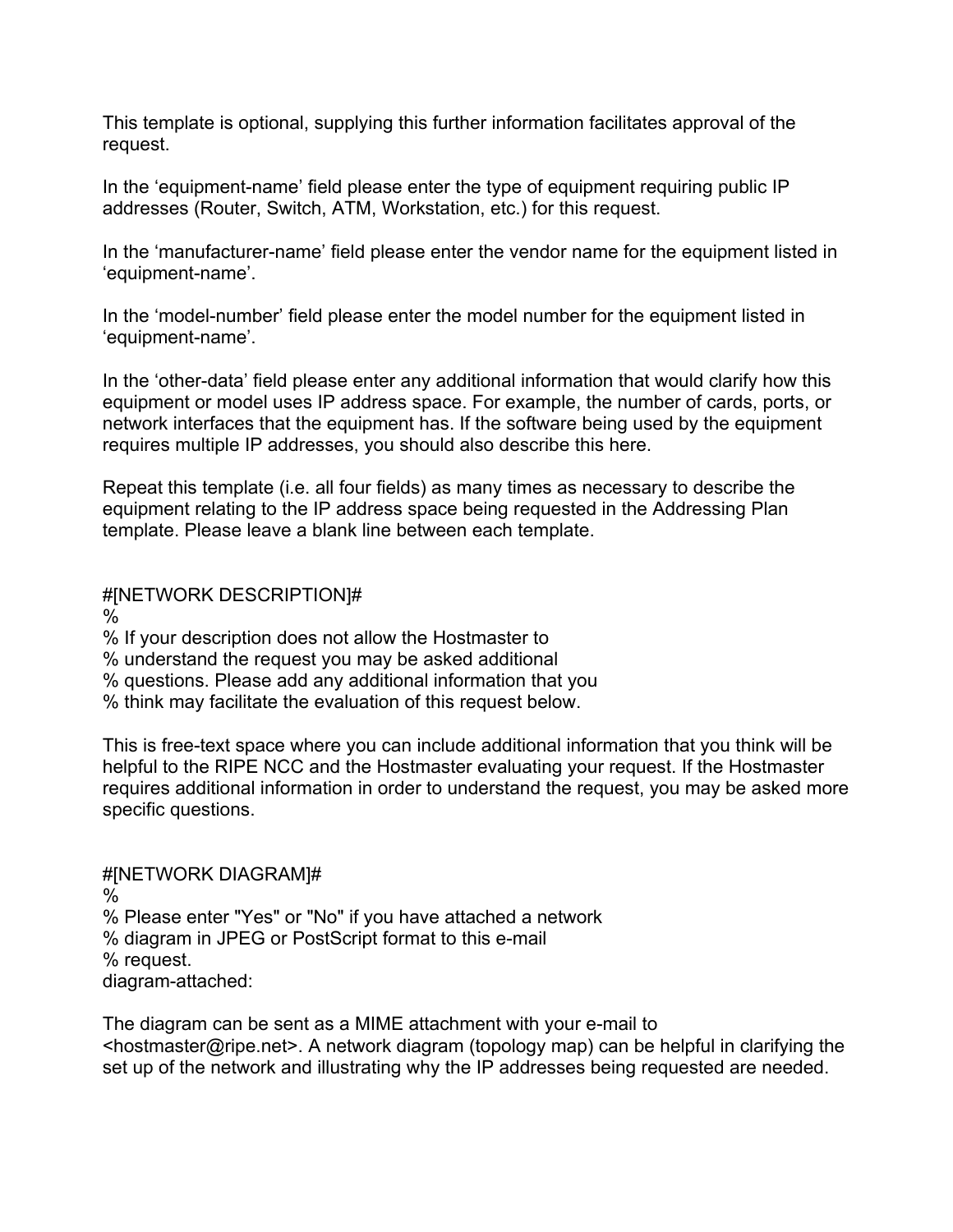#[DATABASE TEMPLATE(S)]#

%

% Please include database template(s) here so that the

% Hostmaster can register the assignment in the RIPE

% Database. If it is necessary to create a maintainer object

% please include that template too.

inetnum:

| *specify the name of the organisation*<br>descr:          |  |
|-----------------------------------------------------------|--|
|                                                           |  |
| *specify the country code*<br>country:                    |  |
| *specify org ID here*<br>org:                             |  |
| *insert nic-handle of administrative contact*<br>admin-c: |  |
| *insert nic-handle of technical contact*<br>tech-c:       |  |
| <b>ASSIGNED PI</b><br>status:                             |  |
| *specify mntner name here*<br>mnt-by:                     |  |
| RIPE-NCC-HM-PI-MNT<br>mnt-by:                             |  |
| mnt-lower:<br>RIPE-NCC-HM-PI-MNT                          |  |
| mnt-routes: *specify mntner name here*                    |  |
| mnt-domains: *specify mntner name here*                   |  |
| hostmaster@ripe.net<br>changed:                           |  |
| <b>RIPE</b><br>source:                                    |  |

The "inetnum:" attribute (the IPv4 network range) should be left blank. It will be chosen by the RIPE NCC from the available IPv4 address space allocated to it by the Internet Assigned Numbers Authority (IANA).

The "netname" should be a concise, descriptive name for the network and should reflect the organisation name of the address space user. Valid characters are letters, numbers and dash.

The first "descr:" attribute should be completed with the name of the organisation that will use the address space.

The "country:" attribute describes the country or countries the network will operate in. If the network is multi-national a "#" can be used to allow multiple ISO country codes to be listed using a single "country:" attribute.

For example: country: NL # ES IT

The "org:" attribute should specify the Org ID for the organisation that will use the address space. This object must be created in advance.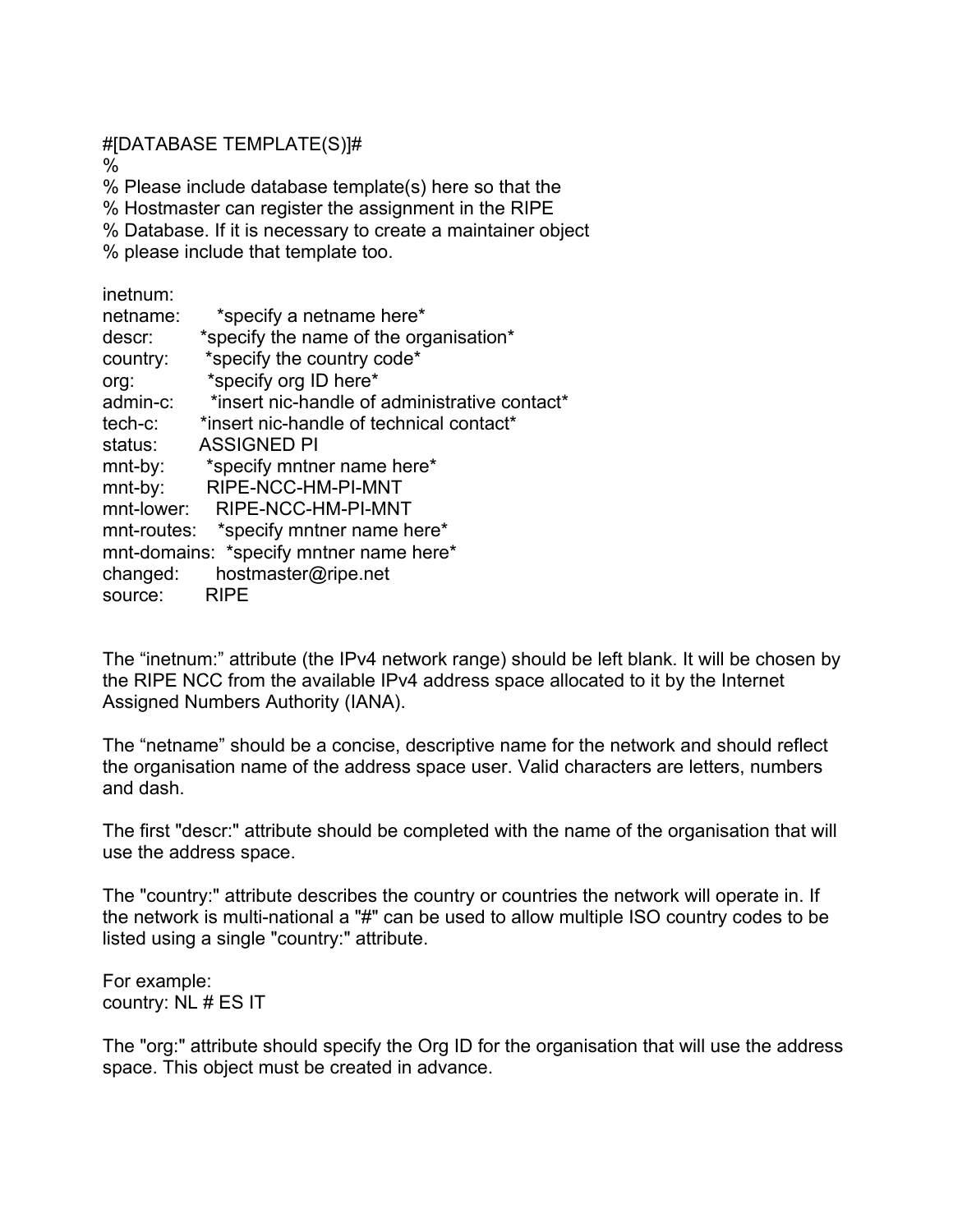The "admin-c:" attribute contains the nic-hdl for the administrative contact person. This person should be administratively responsible for the network. A **role** object nic-hdl can also be used in this attribute.

The "tech-c:" attribute contains the nic-hdl for the technical contact person. This person should have technical knowledge of the network and will preferably be working on-site. A **role** object nic-hdl can also be used in this attribute.

The "status:" attribute must be ASSIGNED PI.

The first "mnt-by:" attribute must be RIPE-NCC-PI-MNT. The second "mnt-by:" attribute must include either the LIR's or End User's maintainer.

The "mnt-lower:" attribute must be RIPE-NCC-PI-MNT.

The "mnt-routes:" attribute provides hierarchical authentication. It authenticates the creation of **route** objects that use this address range in the "route:" attribute. The LIR's or End User's maintainer must be referenced here.

The "mnt-domains:" attribute delegates the authority to create new **domain** objects.

The "changed:" attribute must be hostmaster@ripe.net.

The "source:" attribute must be RIPE.

If the maintainer referenced does not exist in the RIPE Database please include the **mntner** template below the **inetnum** template. Please leave a blank line between the templates.

#### #[END OF REQUEST]#

Please insert your signature in plain text (with your full name) after the above header. The Robot will not process any information included here.

**Examples** 

#[GENERAL INFORMATION]# request-type: pi-ipv4 form-version: 1.1 x-ncc-regid: nn.santa

#[ADDRESS SPACE USER]# % % Who will use the address space being requested? legal-organisation-name: Ruritania Banking Interchange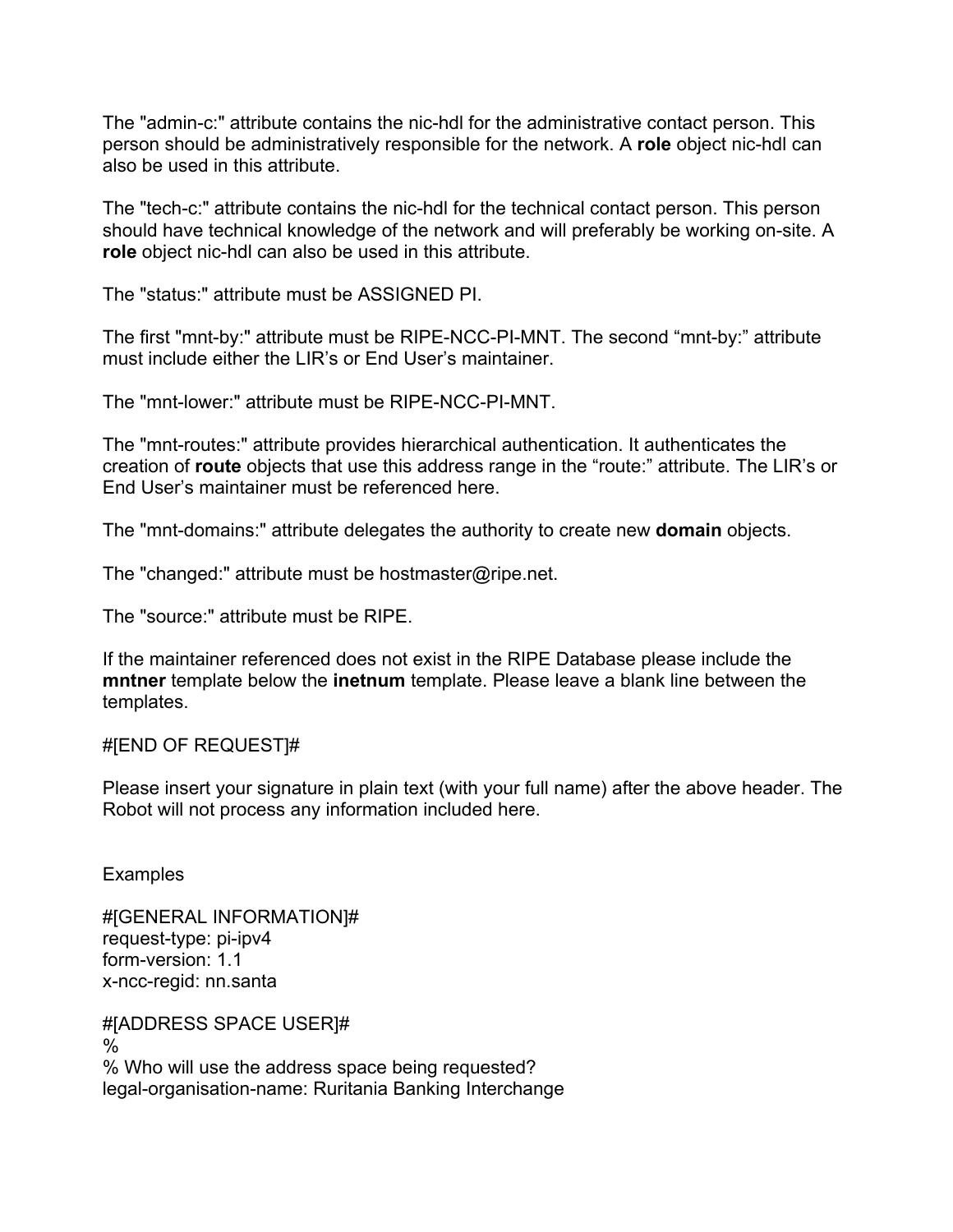organisation-location: Ruritania, Northern Nowhere website-if-available: No

 $\frac{0}{0}$ 

% Does the organisation already have address space that % can meet the needs for this request? Enter "Yes" or "No". space-available: No

#[INITIAL INFORMATION]#

%

% Please read the following information and answer the

% questions.

%

% 1. Why is PI space required rather than PA space?

%

why-pi: This space will be used to connect the private networks of all the banks operating in Ruritania. It will allow them to introduce electronic settlement services. It will not be routed on the Internet so PA will not be used.

 $\frac{0}{0}$ 

% 2. Please check that you are not requesting extra address

% space for routing or administrative reasons. See Section

% 6.0 "Policies and Guidelines for Assignments" of the RIPE document "IPv4

% Address Allocation and Assignment Policies in the RIPE NCC

% Service Region".

%

routing-reasons: No, we do not require extra space for routing or administrative reasons.

 $\%$ 

% Please confirm whether you have made the End User aware

% of the warning given in the RIPE document "Provider

% Independent vs Provider Aggregatable Address Space",

% Section 3, "Detailed Recommendations".

 $\frac{0}{0}$ 

confirmation: I confirm this.

 $\frac{0}{0}$ 

% You are required to confirm that the points mentioned

% above have been read and understood and that the

% organisation requesting the PI address space is fully

% aware of the disadvantages of PI address space.

 $\%$ 

#[ADDRESSING PLAN]# number-of-subnets: 2 address-space-returned: None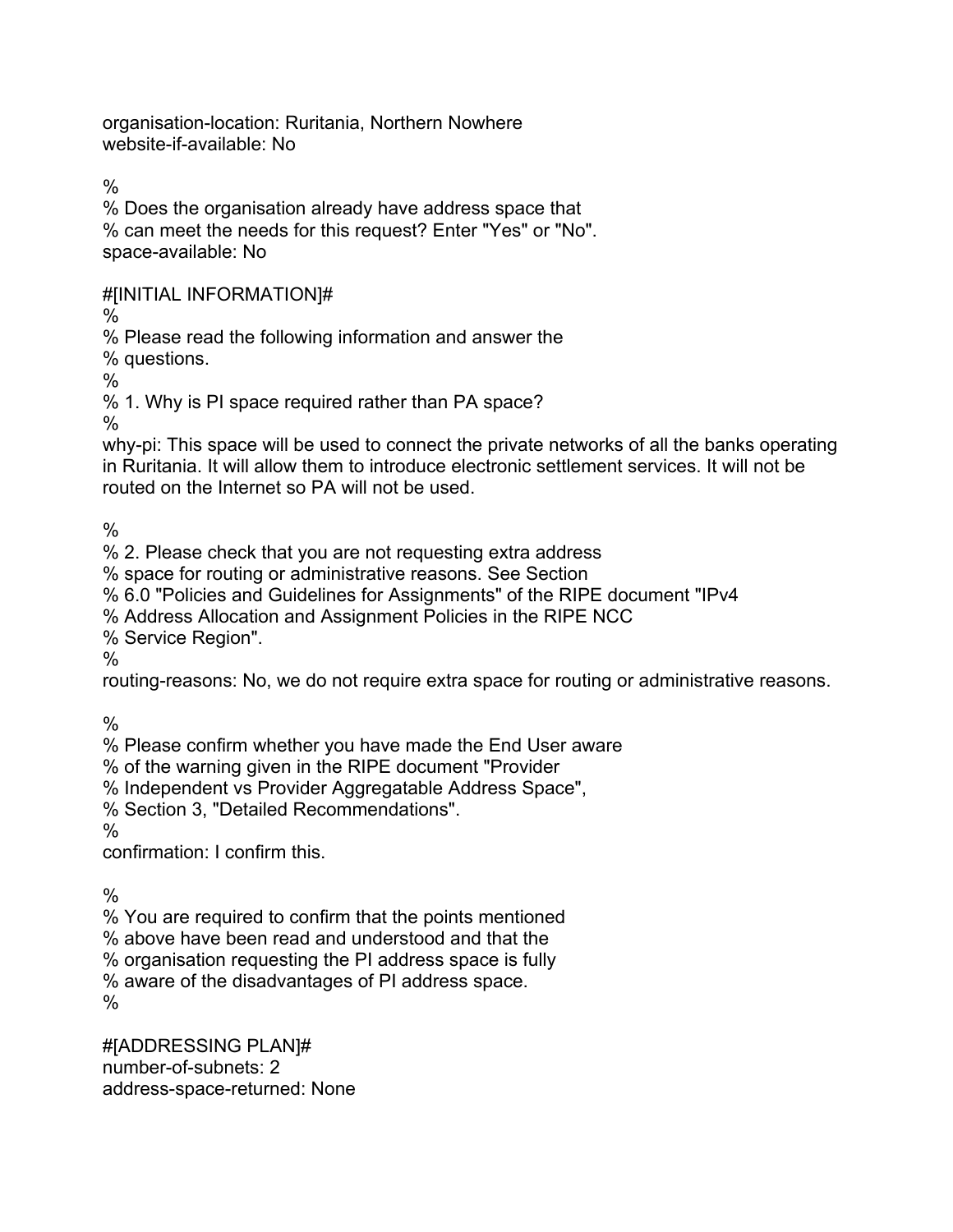$\frac{0}{0}$ 

| %             | Size    |           |            |               |                           |
|---------------|---------|-----------|------------|---------------|---------------------------|
| $\%$          | in CIDR | Immediate | 1vr        | 2yr           | Purpose                   |
| subnet: /24   |         | 125       | /24        | /24           | <b>PTP</b> links          |
| subnet: /24   |         | /26       | /25        | /25/26        | <b>Settlement Servers</b> |
| totals: $/23$ |         | /25/26    | $/24$ ./25 | /24, /25, /26 |                           |

### #[EQUIPMENT DESCRIPTION]#

%

% Please describe the equipment that will be used in the % network. Indicate the function of the equipment and provide % information regarding the way it uses IP address space. equipment-name: Switch manufacturer-name: Cisco model-number: Catalyst 5500 other-data: 64 Ports

equipment-name: Servers manufacturer-name: Sun model-number: Fire 6800 other-data: Each has three NICs

# #[NETWORK DESCRIPTION]#

 $\%$ 

% If your description does not allow the Hostmaster to

% understand the request you may be asked additional

% questions. Please add any additional information that you

% think may facilitate the evaluation of this request below.

The servers are owned and managed by us but sit in the banks' own networks. They have a NIC connecting to the exchange network, a NIC connecting to the bank network and a NIC connecting to our own private (RFC1918) management network.

The Ruritania Banking Interchange currently has over 40 members. 15 membership applications are currently in process and ten more members are expected to join within one year.

#[NETWORK DIAGRAM]#  $\%$ % Please enter "Yes" or "No" if you have attached a network % diagram in JPEG or PostScript format to this e-mail % request. diagram-attached: No

#[DATABASE TEMPLATE(S)]#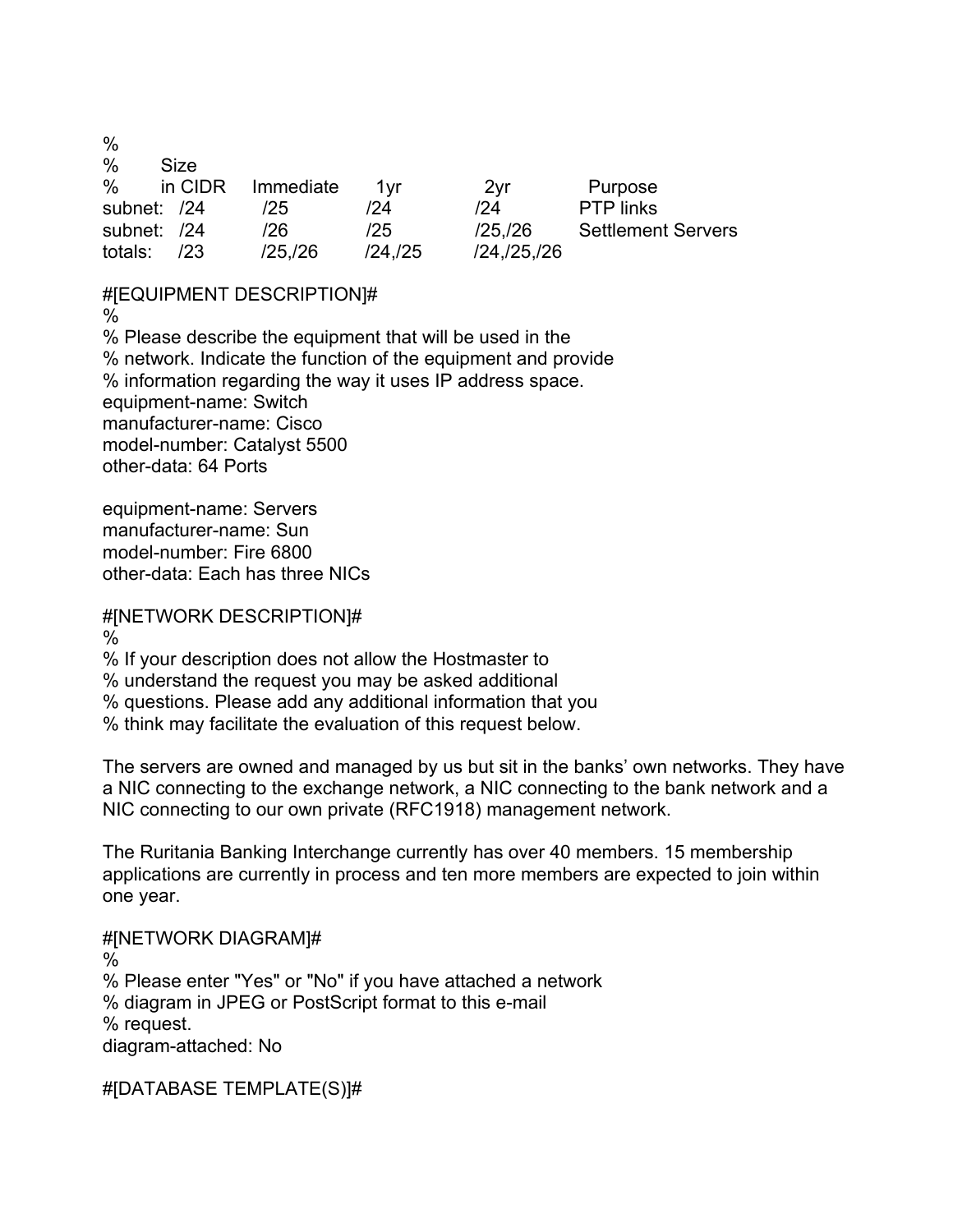$\frac{0}{0}$ 

% Please include database template(s) here so that the % Hostmaster can register the assignment in the RIPE % Database. If it is necessary to create a maintainer object % please include that template too.

inetnum: netname: NN-RBI descr: Ruritania Banking Interchange country: NN org: ORG-RBI1-RIPE admin-c: HOHO15-RIPE tech-c: HOHO15-RIPE status: ASSIGNED PI mnt-by: SANTA-MNT mnt-by: RIPE-NCC-HM-PI-MNT mnt-lower: RIPE-NCC-HM-PI-MNT mnt-routes: SANTA-MNT mnt-domains: SANTA-MNT changed: hostmaster@ripe.net source: RIPE

#[END of REQUEST]#

Best Regards, Santa Claus

Network Administrator Santa's Workshop Inc.

#[GENERAL INFORMATION]# request-type: pi-ipv4 form-version: 1.1 x-ncc-regid: nn.santa

#[ADDRESS SPACE USER]# % % Who will use the address space being requested? legal-organisation-name: Polar Internet Exchange organisation-location: Polar City, Northern Nowhere website-if-available: www.pie.nn

 $\frac{0}{0}$ 

% Does the organisation already have address space that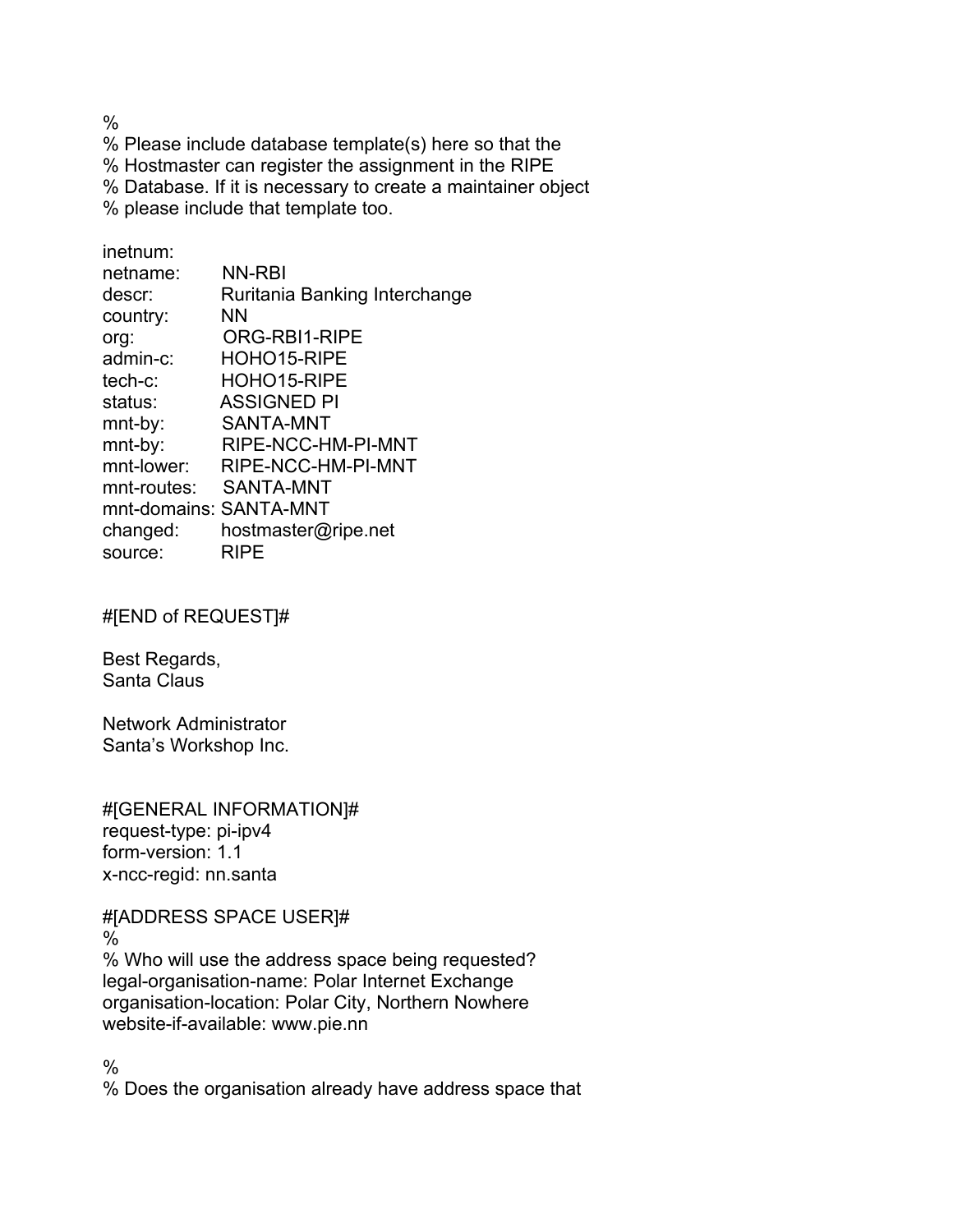% can meet the needs for this request? Enter "Yes" or "No". space-available: No

#[INITIAL INFORMATION]#

 $\frac{0}{0}$ 

% Please read the following information and answer the

% questions.

%

% 1. Why is PI space required rather than PA space?

 $\%$ 

why-pi: Polar Internet Exchange is an internet exchange with 50 members and cannot use PA space from members connecting to it.

 $\frac{0}{0}$ 

% 2. Please check that you are not requesting extra address

% space for routing or administrative reasons. See Section

% 6.0 "Policies and Guidelines for Assignments" of the RIPE document "IPv4

% Address Allocation and Assignment Policies in the RIPE NCC

% Service Region".

 $\frac{0}{0}$ 

routing-reasons: No extra address space is requested for routing or administration.

 $\frac{0}{0}$ 

% Please confirm whether you have made the End User aware

% of the warning given in the RIPE document "Provider

% Independent vs Provider Aggregatable Address Space",

% Section 3, "Detailed Recommendations".

 $\frac{0}{0}$ 

confirmation: We confirm that Polar Internet Exchange is aware of the warning given.

 $\frac{0}{0}$ 

% You are required to confirm that the points mentioned

% above have been read and understood and that the

% organisation requesting the PI address space is fully

% aware of the disadvantages of PI address space.

%

#[ADDRESSING PLAN]# number-of-subnets: 1 address-space-returned: No

| %              |           |     |     |                      |
|----------------|-----------|-----|-----|----------------------|
| $\%$<br>Size   |           |     |     |                      |
| %<br>in CIDR   | Immediate | 1vr | 2vr | Purpose              |
| subnet: /24    | 128       | 192 | 256 | Network Peering Mesh |
| totals:<br>124 | 128       | 192 | 256 |                      |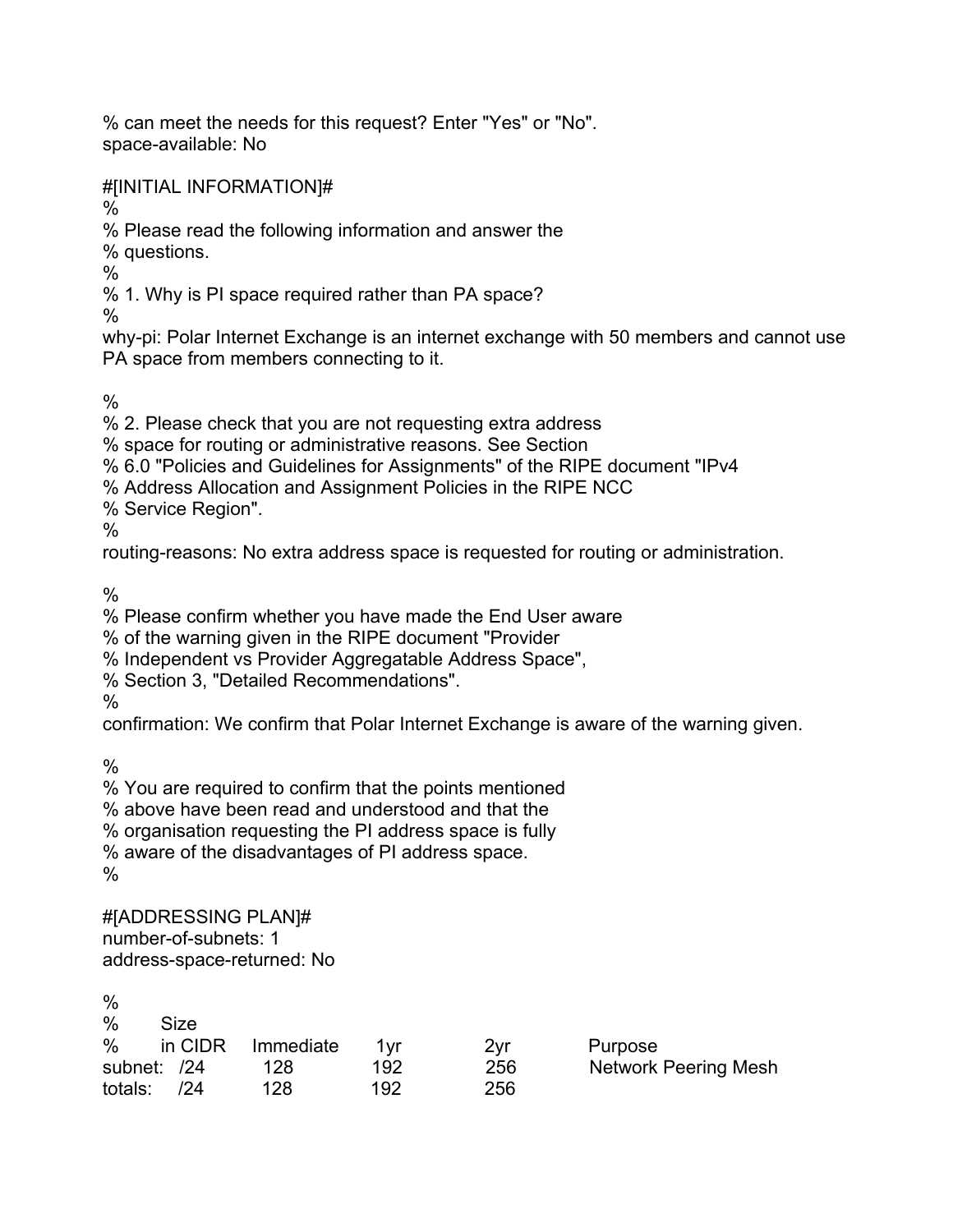#[EQUIPMENT DESCRIPTION]# % % Please describe the equipment that will be used in the % network. Indicate the function of the equipment and provide % information regarding the way it uses IP address space. equipment-name: Blackdiamond inferno manufacturer-name: Extreme networks model-number: 6800 other-data:

equipment-name: Bigiron manufacturer-name: Foundry model-number: 15000 other-data:

# #[NETWORK DESCRIPTION]#

%

% If your description does not allow the Hostmaster to

% understand the request you may be asked additional

% questions. Please add any additional information that you

% think may facilitate the evaluation of this request below.

Initially there will be 50 members, we expect membership to increase significantly each year. All members must take a port on each vendor independent peering LAN.

# #[NETWORK DIAGRAM]#

%

% Please enter "Yes" or "No" if you have attached a network

% diagram in JPEG or PostScript format to this e-mail

% request.

diagram-attached: No

# #[DATABASE TEMPLATE(S)]#

%

% Please include database template(s) here so that the

% Hostmaster can register the assignment in the RIPE

% Database. If it is necessary to create a maintainer object

% please include that template too.

inetnum:

| netname: | PIE-IX                  |
|----------|-------------------------|
| descr:   | Polar Internet Exchange |
| country: | ΝN                      |
| org:     | ORG-PIE1-RIPE           |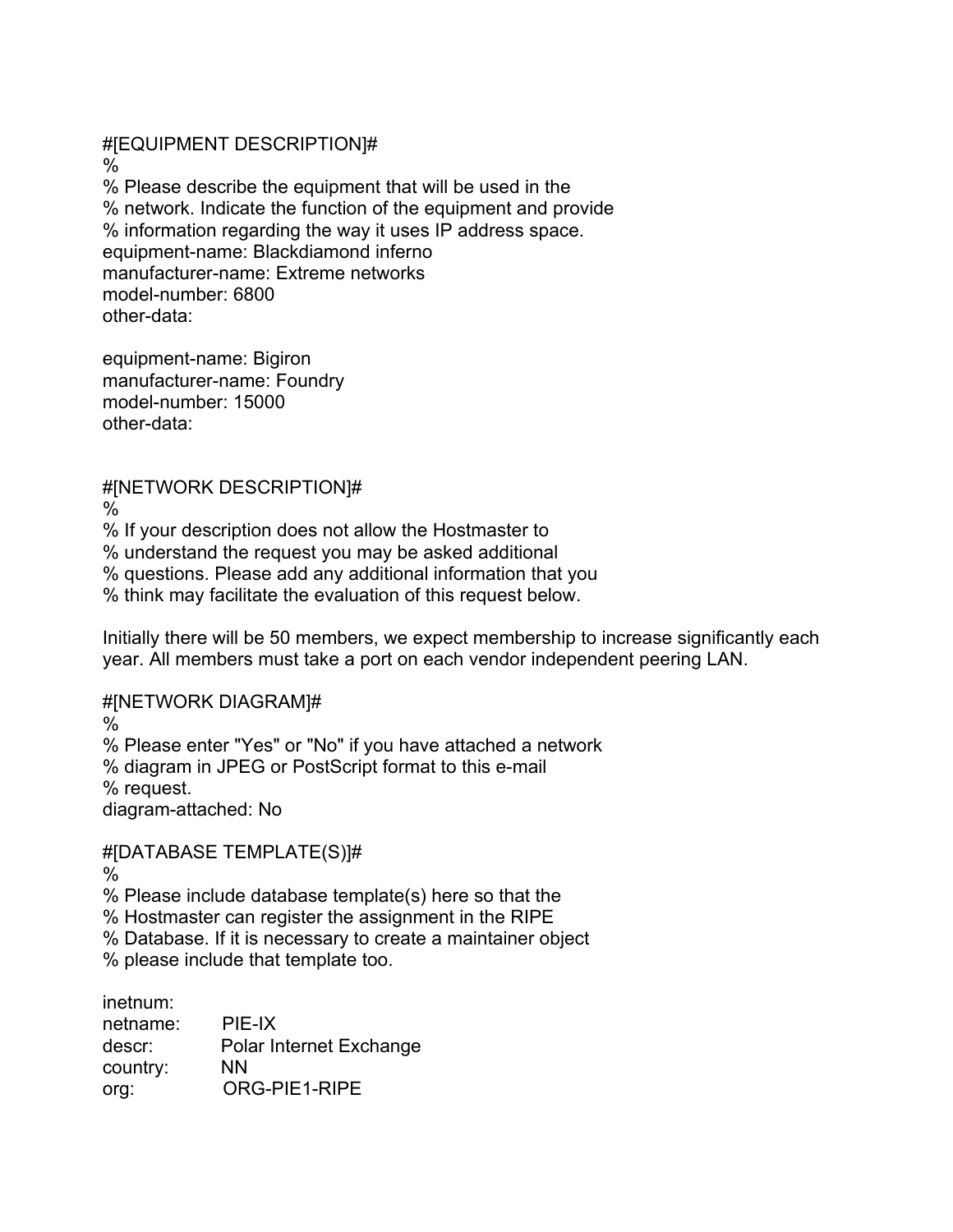admin-c: HOHO15-RIPE tech-c: HOHO15-RIPE status: ASSIGNED PI mnt-by: SANTA-MNT mnt-by: RIPE-NCC-HM-PI-MNT mnt-lower: RIPE-NCC-HM-PI-MNT mnt-routes: SANTA-MNT mnt-domains: SANTA-MNT changed: hostmaster@ripe.net source: RIPE

#[END of REQUEST]#

Best Regards, Santa Claus

Network Administrator Santa's Workshop Inc.

#[GENERAL INFORMATION]# request-type: pi-ipv4 form-version: 1.1 x-ncc-regid: nn.santa

#[ADDRESS SPACE USER]#

 $\%$ 

% Who will use the address space being requested? legal-organisation-name: Black Elves Intelligence organisation-location: Polarcity, Northern Nowhere website-if-available: www.bei.nn

%

% Does the organisation already have address space that % can meet the needs for this request? Enter "Yes" or "No". space-available: No

#[INITIAL INFORMATION]#

 $\%$ 

% Please read the following information and answer the

% questions.

%

% 1. Why is PI space required rather than PA space?

%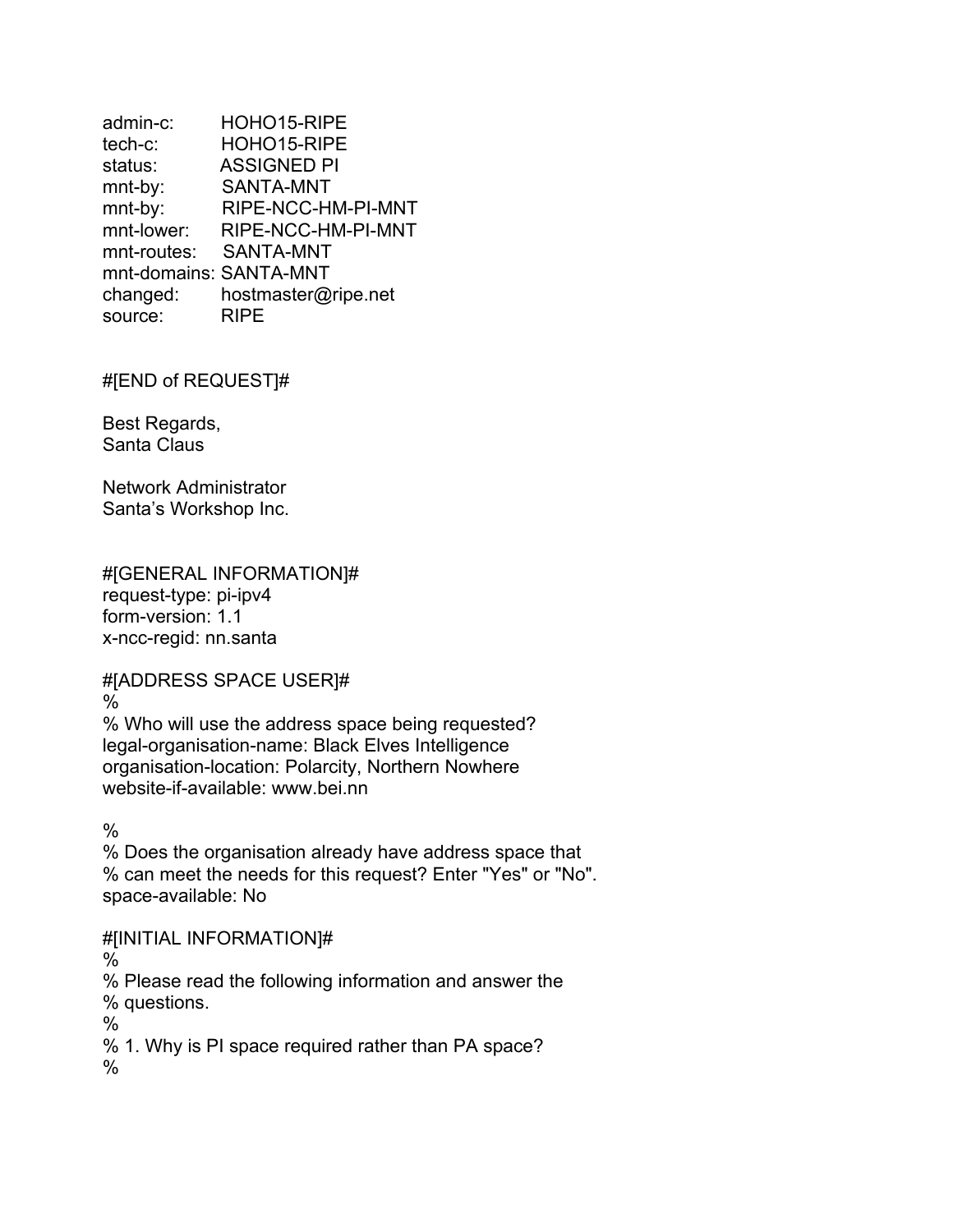why-pi: Black Elves Intelligence is a governmental organisation that cannot have dependence on a commercial organisation – this would be seen as bias towards a particular company. Also security reasons means independence is required.

 $\frac{0}{0}$ 

% 2. Please check that you are not requesting extra address % space for routing or administrative reasons. See Section % 6.0 "Policies and Guidelines for Assignments" of the RIPE document "IPv4 % Address Allocation and Assignment Policies in the RIPE NCC % Service Region".  $\frac{0}{0}$ routing-reasons: No extra space is requested for these purposes.

 $\frac{0}{0}$ 

% Please confirm whether you have made the End User aware

% of the warning given in the RIPE document "Provider

% Independent vs Provider Aggregatable Address Space",

% Section 3, "Detailed Recommendations".

%

confirmation: The End User is aware of this warning.

%

% You are required to confirm that the points mentioned % above have been read and understood and that the % organisation requesting the PI address space is fully % aware of the disadvantages of PI address space. %

#[ADDRESSING PLAN]# number-of-subnets: 1 address-space-returned: No

%

| $\%$          | Size |                   |                       |     |            |
|---------------|------|-------------------|-----------------------|-----|------------|
| $\%$          |      | in CIDR Immediate | 1vr                   | 2yr | Purpose    |
| subnet: /21   |      | /22,/23           | $/22$ , $/23$ , $/24$ | 121 | <b>VPN</b> |
| totals: $/21$ |      | /22./23           | $/22$ , $/23$ , $/24$ | 121 |            |

#[EQUIPMENT DESCRIPTION]#

 $\%$ 

% Please describe the equipment that will be used in the % network. Indicate the function of the equipment and provide % information regarding the way it uses IP address space. equipment-name: VPN Concentrator manufacturer-name: Cisco model-number: 3000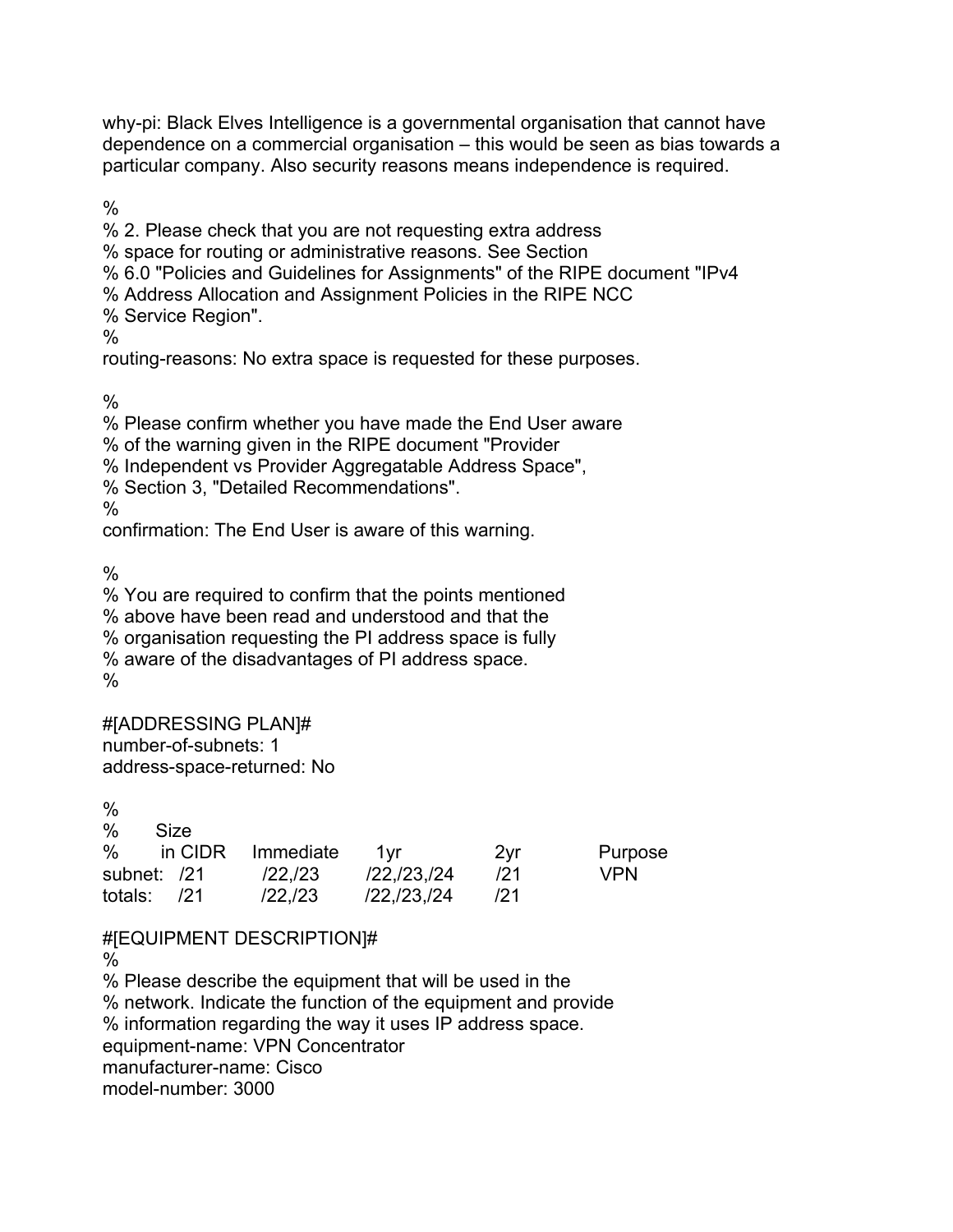other-data: 10 units on order at the moment, 5 more planned

equipment-name: VPN Hardware Client manufacturer-name: Cisco model-number: 3002 other-data: 1500 on order, 600 more planned

### #[NETWORK DESCRIPTION]#

 $\frac{0}{0}$ 

% If your description does not allow the Hostmaster to

% understand the request you may be asked additional

% questions. Please add any additional information that you

% think may facilitate the evaluation of this request below.

Black Elves Intelligence use one static IP address per client (currently 1500 clients, 600 more expected within two years). This will allow access control, monitoring and audit ability as recommended by the Black Elves Intelligence legal department.

#### #[NETWORK DIAGRAM]#

%

% Please enter "Yes" or "No" if you have attached a network % diagram in JPEG or PostScript format to this e-mail % request. diagram-attached: No

#### #[DATABASE TEMPLATE(S)]#

 $\frac{0}{0}$ 

% Please include database template(s) here so that the

% Hostmaster can register the assignment in the RIPE

% Database. If it is necessary to create a maintainer object

% please include that template too.

inetnum: netname: BLACK-ELVES-VPN descr: Black Elves Intelligence country: NN org: ORG-BEI1-RIPE admin-c: HOHO15-RIPE tech-c: HOHO15-RIPE status: ASSIGNED PI mnt-by: SANTA-MNT mnt-by: RIPE-NCC-HM-PI-MNT mnt-lower: RIPE-NCC-HM-PI-MNT mnt-routes: SANTA-MNT mnt-domains: SANTA-MNT